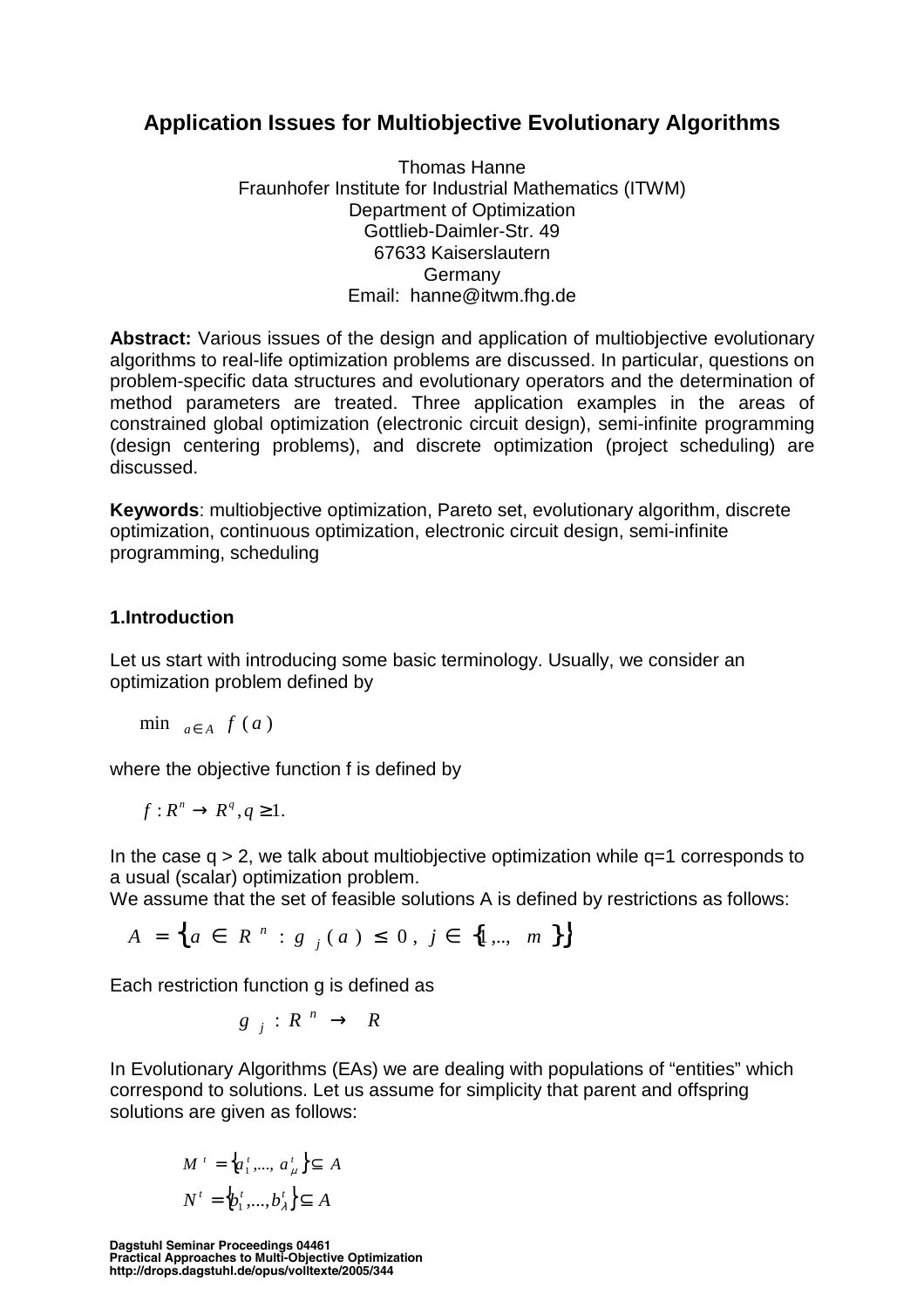M<sup>t</sup> is the parent population in generation t which is assumed to consist of  $\mu$  entities. N<sup>t</sup> is the offspring population in generation t which is assumed to consist of  $\lambda$  entities.

In actual implementations of EAs, entities are representations of solutions but possibly include other data additionally. With respect to the actual usage in computers, Genetic Algorithms (GA), for instance, use fixed-size bit strings for encoding the entities (see, e.g., Holland (1975)). In Evolution Strategies (ES) fixed numbers of floating-point variables are used (see, e.g., Schwefel (1981), Schwefel (1995)). In Genetic Programming (GP) the entities are programs of variable size (typically in LISP). The term Evolutionary Algorithm (EA) is used as a general expression for describing any kind of algorithm simulating natural evolution and using arbitrary (problem-specific) data structures (see also Heitkötter and Beasley (2000), Michalewicz (1998), Bäck, Fogel, and Michalewicz (1997)).

The general algorithmic framework of EAs is usually similar to the following pseudo code:

- 1: Initialize starting population M0 .
- 2: Initialize control parameters; t:=0.
- 3: Copy & mutate Nt from Mt.
- 4: Recombine Nt.
- 5: Evaluate fitness of Nt and Mt .
- 6: Select  $M^{t+1}$  from  $N^t \cup M^t$ .
- 7: If stopping criterion fulfilled then stop.
- 8: t:=t+1; goto 3.

Thus, an EA basically consists of a generational loop producing offspring solutions from parent solutions using some variation principles and selecting new parent solutions according to their fitness.

# **2. What's Special in Evolutionary Multiobjective Optimization?**

From the viewpoint of traditional evolutionary algorithms, the vector-valued nature of the objective function requires some special attention. Since the objective function is usually evaluated only for the fitness calculation in the selection step of an EA, only this step requires some adaptation when several objectives are to be considered. We will come back to these modifications below.

From the viewpoint of traditional Multiple Criteria Decision Making (MCDM), the particularities of evolutionary multiobjective optimization require a more comprehensive discussion (see, e.g., Hanne (2001a) for further references). The main question here is not, how the algorithm works in details but what the result of the algorithm should be. In the huge research field of MCDM, most of the considered methods aim at selecting a "compromise solution" from the set of feasible ones. Usually, this solution should be efficient (Pareto-optimal or nondominated) or fulfill some other axioms of rationality.

Multiobjective Evolutionary Algorithms (MOEAs) on the other hand try to calculate a good approximation and representation of the efficient set, typically for hard-to-solve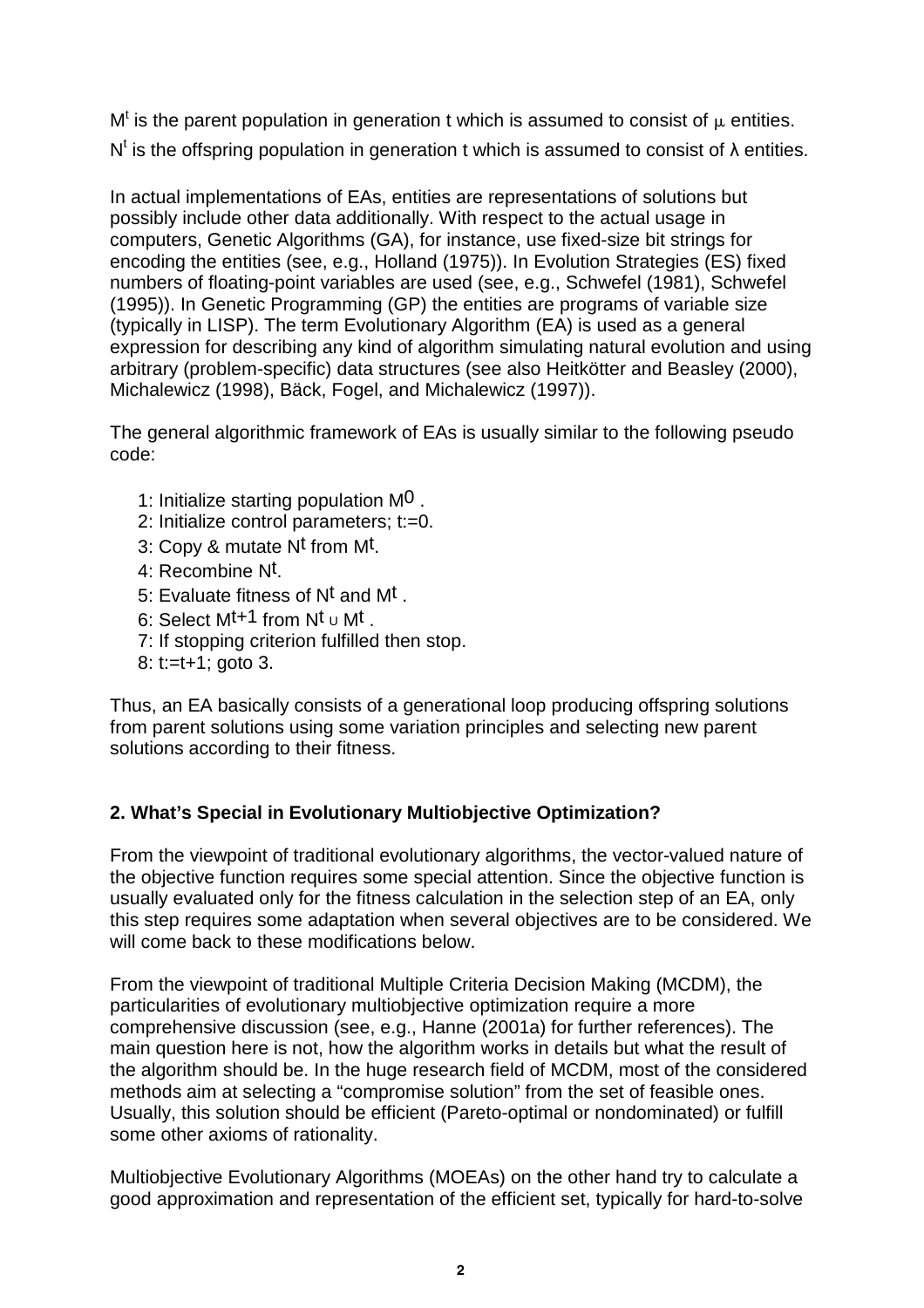combinatorial or nonlinear optimization problems. For some multiobjective optimization problems such as multiobjective linear optimization or some kinds of discrete optimization problems, effective algorithms for calculation the complete and accurate efficient set are well-known in the MCDM community.

Since usually decision makers do not care much about an approximation of the efficient set (or other complex solution sets) but want to select a single solution at the end, a typical scenario for applying MOEAs together with traditional approaches would be as follows: A traditional MCDM method such as a reference point approach, a utility function-based method, an outranking approach, etc. is applied after using the MOEA (aposteriori approach). For a comprehensive survey on MOEAs, we refer to the recent monographs by Coello Coello et al. (2003) and Deb (2001).

# 2.1 Multiobjective Selection

There are various possibilities for considering multiple objectives in the selection step: A straightforward idea, intuitively used long before MCDM was invented, is to aggregate the several objective values to a single one. This proceeding is also known as scalarization and the simplest way of doing so is by building a (possibly weighted) sum.

Frequently, the scalarization leads to problems with representing nonconvex efficient sets (see, e.g., Fonseca, and Fleming, 1995). Therefore, the idea came up that the Pareto order only should be used for selection.

For instance, in the dominance level or rank approach, all solutions from a population set, which are nondominated within that set, are assigned the value 0 (and treated equally for the selection). For the remaining solutions, the nondominated ones are assigned the value 1 and so on. The dominance grade approach works similar. In that approach each alternative is assigned for fitness evaluation the number of solutions, which dominate it. Thus, also here all solution being efficient with respect to the current population are assigned the value 0.



Fig. 1: Dominance grades of some solutions in the biobjective case.

Both approaches show a low discrimination among alternatives (i.e. many alternatives are efficient with respect to a particular population) when the MOEA reaches a mature state (see, e.g., Hanne (2001c)). This is, however, a problem, which can hardly be avoided since usually in continuous multiobjective optimization problems and also in many discrete ones, the set of Pareto-optimal solutions is large (or even infinite).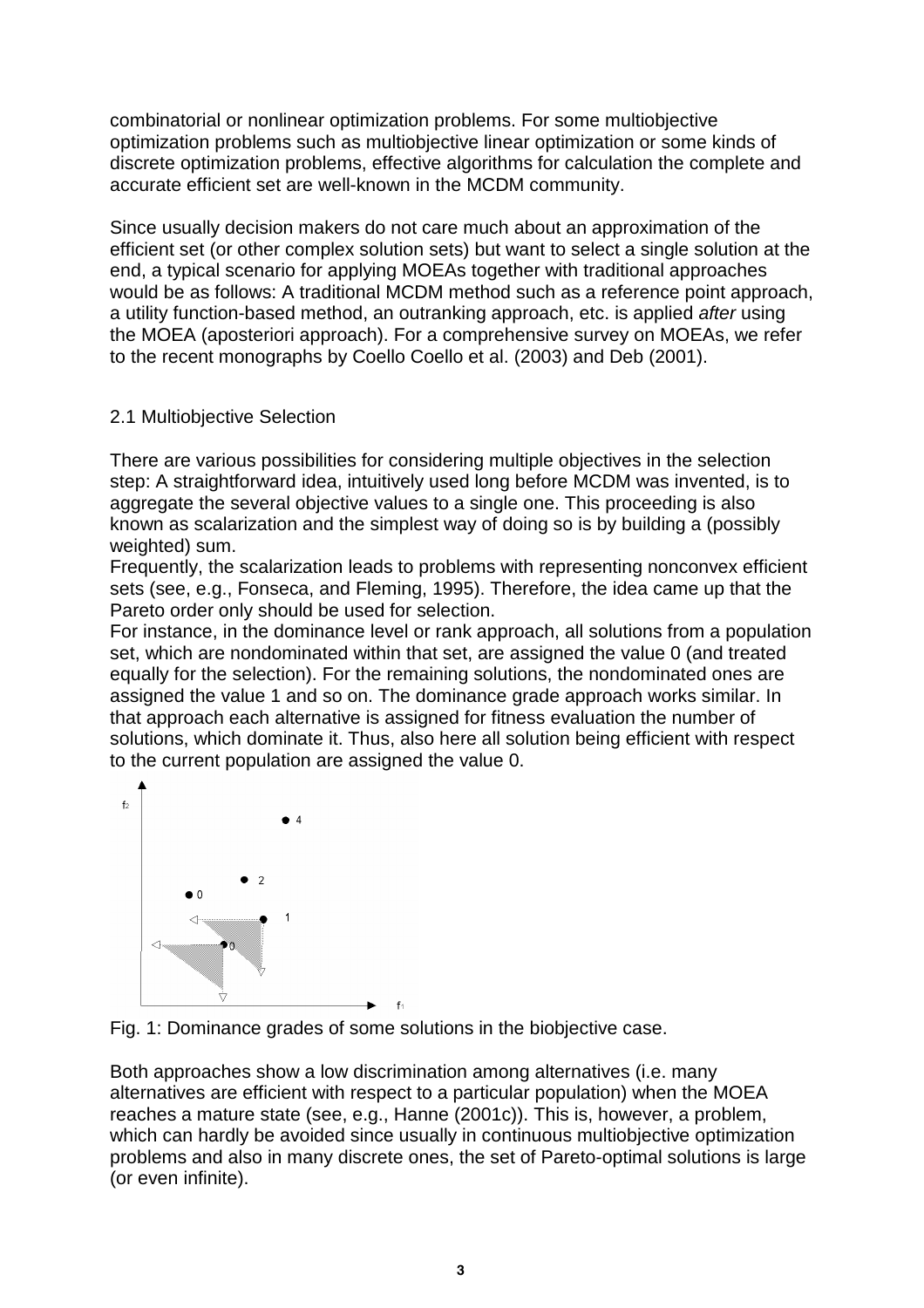# **3. Why Evolutionary Algorithms?**

A first question before implementing or using evolutionary algorithms for a given multiobjective optimization problem is to ask why this class of methods should be applied and not one of the many other available or proposed methods. As mentioned above, for some classes of problems there are efficient algorithms available which calculate the exact solution (i.e. not just some approximation) within a usually acceptable amount of time. On the other hand, there are many other methods available today which may be used for calculating approximate solutions, for instance methods from the field called metaheuristics. In general, it is not possible to say which method may be best for given unstudied optimization problem, especially for "non-standard" optimization problems, which are frequent in real-life applications. Considering the fact that in daily life, there is not enough time to comprehensively analyze the effectiveness (time consumption, exactness of solutions, etc.) of a method, the question of method choice remains ad-hoc up to a certain degree (see Hanne (2001a) for a deeper treatment of this issue).

Therefore let us just discuss a few characteristics of evolutionary algorithms, which let them appear to be attractive for being used for multiobjective optimization problems. Of course, these features may not be valid for any kind of optimization problem while, on the other hand, also other methods remain competitive.

#### 3.1 Robustness

Robustness is usually considered as the most important reason for using evolutionary algorithms. There are two interpretations of robustness: On the one hand, it means that for a large class of problems rather good solutions are calculated. On the other hand, it is assumed that the obtained solutions are rather stable with respect to minor modifications (or perturbations) of the problem. This aspect concerns also the sensitivity of the problem, i.e. the question which kind of perturbations of the problem lead to what changes of the solution set.

One of the reference studies with respect to the robustness of evolutionary algorithms (evolution strategies in that case) is the computational comparison by Schwefel (1981), which showed that Evolution Strategies performed best from a set of nonlinear optimization methods using a diverse sample of test problems.

# 3.2 Speed

Usually, evolutionary algorithms are not considered to be particularly fast. For some classes of problems with established specific optimization procedures, this is certainly true. On the other hand, evolution strategies showed an average performance with respect to quadratic optimization problems (see Schwefel (1981)) in a comparison with more specialized methods, in particular nonlinear optimization methods which take advantage of using first and/or second derivatives of the objective function. This result should put into perspective the opinion that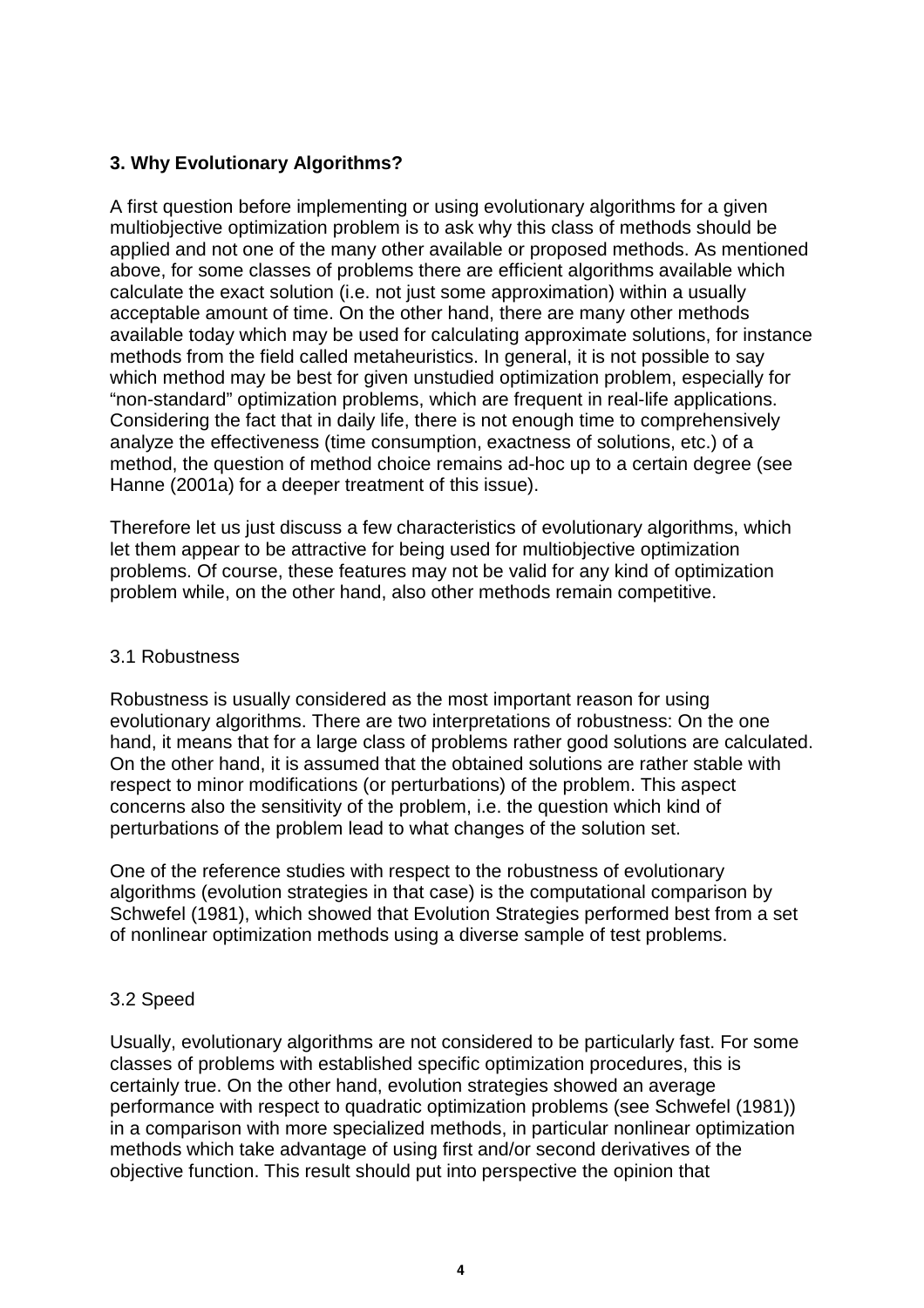evolutionary algorithms should only be used where information on derivatives etc. is not available.

3.3. Ease of use

Compared with many other optimization methods, EAs are rather easy to implement and to use. There is not much knowledge required about the handling of derivative information, optimality conditions, or numerical issues. It is possible to start implementation with a rough prototype (see below) that does not apply sophisticated mutation, recombination, or selection routines. On the other hand, refinement of the algorithm may be challenging and time consuming. The degree of re-use may be smaller than in the case of some traditional optimization methods.

# **4. How to Start?**

# 4.1. The Application-Specific Development Process for EAs

The implementation and application of evolutionary algorithms to a given optimization problem can be considered as a regular software development process. This type of process can be described by the so-called waterfall model. This model assumes various stages of the process through which the product, the algorithm, streams towards its application. Usually these stages are as follows: requirements analysis, design, implementation, validation & verification, operation & maintenance (see Fig. 2).



Fig. 2: Waterfall model of a software development process.

Applied to evolutionary algorithms, the development process is typically similar to the following:

Phase I (Prototype)

- Find an appropriate representation (data structures) of solutions
- Implement objective function(s) and deal with infeasibility (see below)
- Implement the handling of a population
- Implement simple variation operator(s)
- Implement selection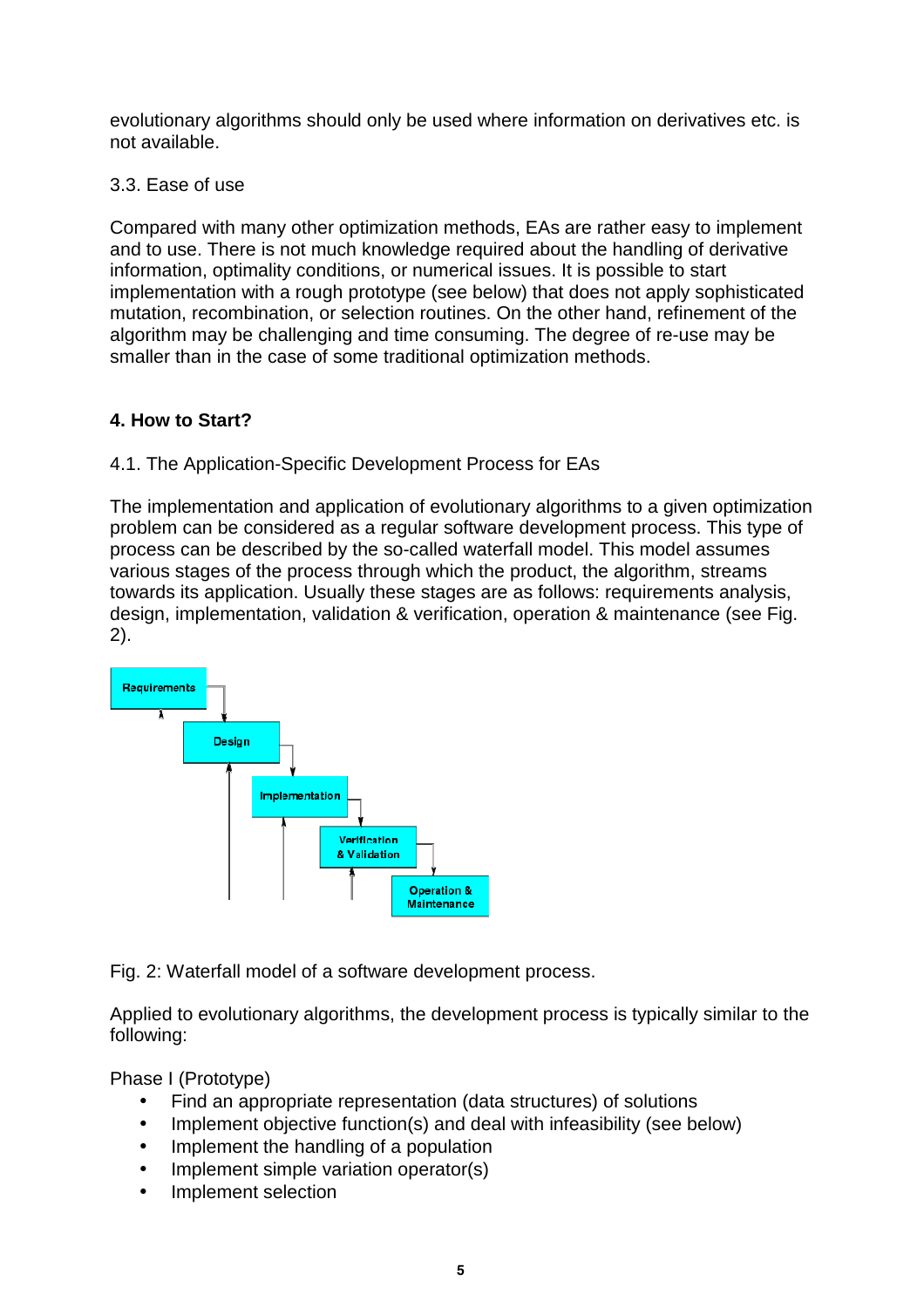Phase II (Refinement)

- Refine evolutionary operators
- Implement problem-specific adaptations
- Experiment with parameter(s)
- Use specialized subroutines

In the following, three specific questions on the application-specific development and operation of EAs are discussed, the choice of parameter values, the refinement of evolutionary operators, and the handling of infeasible solutions.

#### 4.2. How to Set the Parameters?

One of the most prominent questions in using EAs for a specific problem is the following one: How should the parameter values of the algorithm as, for instance, the population size, the mutation rates, or the recombination probability be set? If nothing is known about good parameter values (i.e. values leading better solutions or reaching them in less time), one may start using typical values for parameters. Suggestions for parameter values can be found in the literature, for instance:

- Mutation probability (GA): 0.001 0.01
- Mutation step sizes initialized with step sizes (sigma values) being 10% of the starting point
- Mutation step sizes vary by 10% on average per generation (see, e.g., Hanne (2001b))
- Probability of recombination: 0.25 0.9
- Number of parents: 10-200
- Number of offspring: 10-200

Frequently, such default parameters do not lead to the desired success: Either the obtained solutions are not good enough or the algorithms take too much time. In that case, experimenting with the parameter values in a trial and error fashion might be a simple but effective way for improving the performance. Systematic experiments may be another way for finding better parameter values. Last but not least let us mention that the problem of determining parameter values may be defined as an optimization problem itself (meta optimization problem) that may be solved, for instance, by another evolutionary algorithm (meta EA). This idea is explained in more details in Hanne (2001a).

#### 4.3. Advanced Evolutionary Operators

There are various reasons why more advanced evolutionary operators should be used. On the one hand, such operators may make the evolution process more realistic, more similar to the natural evolution. On the other hand, and this aspect is more relevant for optimization application, the solution process may be improved. In particular, the process may be sped up and/or the quality of solutions (e.g. diversity) may be improved. A frequent goal is to allow for a better adaptation to particularities of a problem. In the next subsection, we discuss a specific reason for problem-specific adaptations of evolutionary operators. Further below, in Section 5, some examples of adaptations are discussed.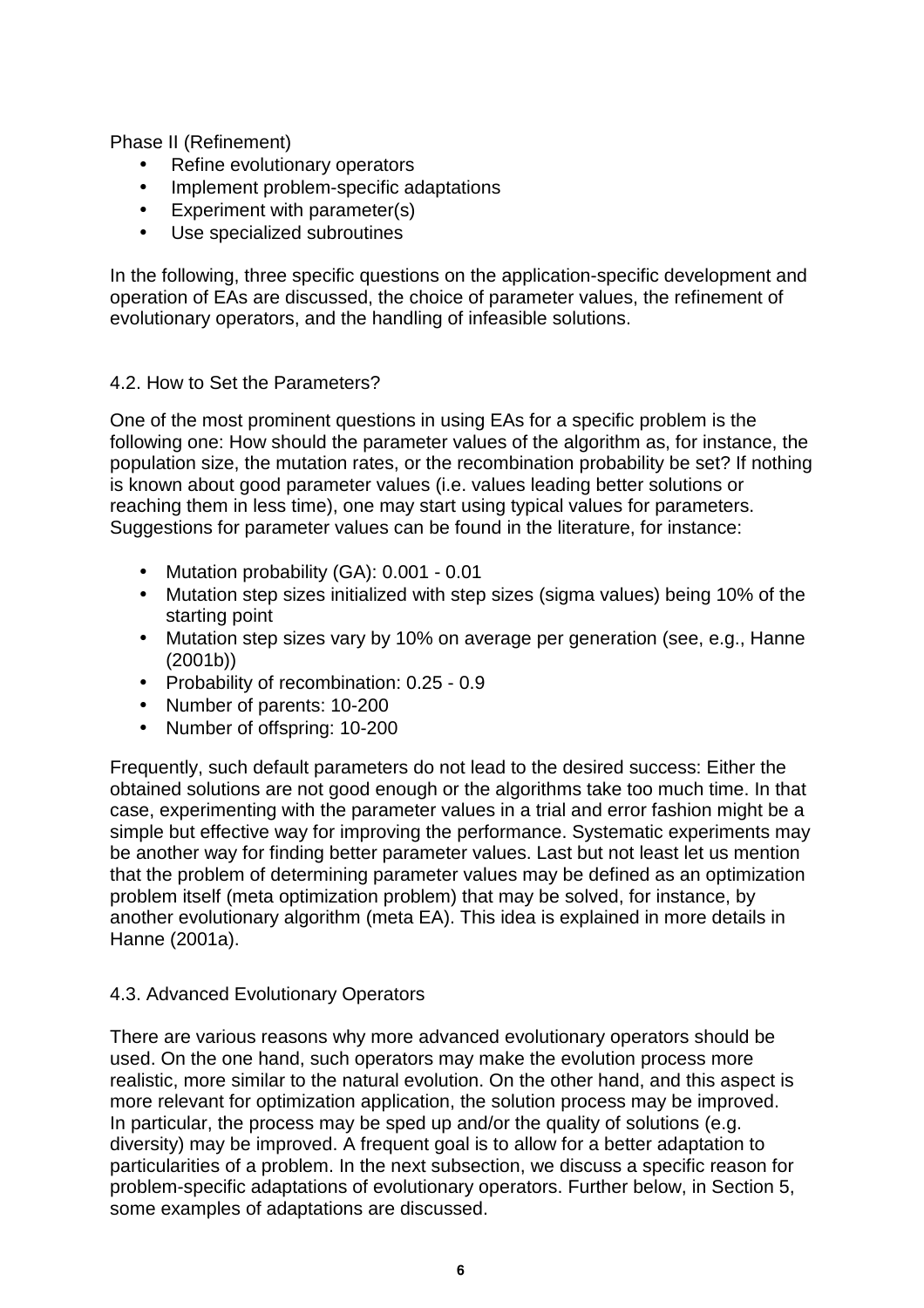#### 4.4 The Problem of Infeasibility

During the "data variation steps", mutation and recombination, it may occur that generated offspring solutions are not feasible, i.e. either the data does not correspond to variable values with respect to a given encoding or the variable values do not belong to the feasible set A.

In that case, there are various possibilities to react. A very simple one is to redo the variation step, i.e. to generate new solutions until enough feasible ones are obtained. Since the probability of obtaining infeasible solutions may be high, in particular when A is defined by many restrictions, this strategy may be costly with respect to time consumption.

Another frequent approach is that of using a repair operator. Here, the idea is to continue with the generated infeasible solution and to map it to a feasible one. Sometimes, there is no canonical way for doing so. In such cases, one may think about using a punishment function. That function punishes the generation of infeasible (or almost infeasible) solutions by deteriorating their fitness values. The stronger the restrictions are violated by a solution, the more the objective values are to be deteriorated. In that case, it may be possible to force subsequently generated offspring (offspring of the infeasible offspring) back to the feasible domain.

However, the best general advice with respect to infeasibility might be, that one should avoid it by using an appropriate encoding. Occasionally, more intelligent data structures may avoid the infeasibility of solutions at all.

# **5.Three Examples from Recent Projects**

In the following, we would like to discuss concisely three real-life application examples of multiobjective evolutionary algorithms. These application examples are conducted in the context of real-life problems studied during the past two years. Each example shows different particularities of the MOEA design, implementation, and usage.

#### 5.1 Design of Electronic Circuits

During a recent project we studied the problem of determining parameters for an electronic circuit model (as given by a circuit simulation software such as Cadence) for approximating the behavior of a real-life circuit. Depending on the frequency of input, a real-life circuit deviated more or less from its idealistic model described by a small number of elements. The behavior of the circuit can be described by a complex-valued matrix y. For analyzed problems the dimension of y was 2x2. For comparing the result values for the real circuit (given as data file) and the circuit model the deviations of the y-values were considered separately for the real and the imaginary part of the matrix coefficients. The deviations were summed up over a range of frequency values. In this way, 8 or 6 (using some symmetry in y) objective values were calculated for a given setting of parameters.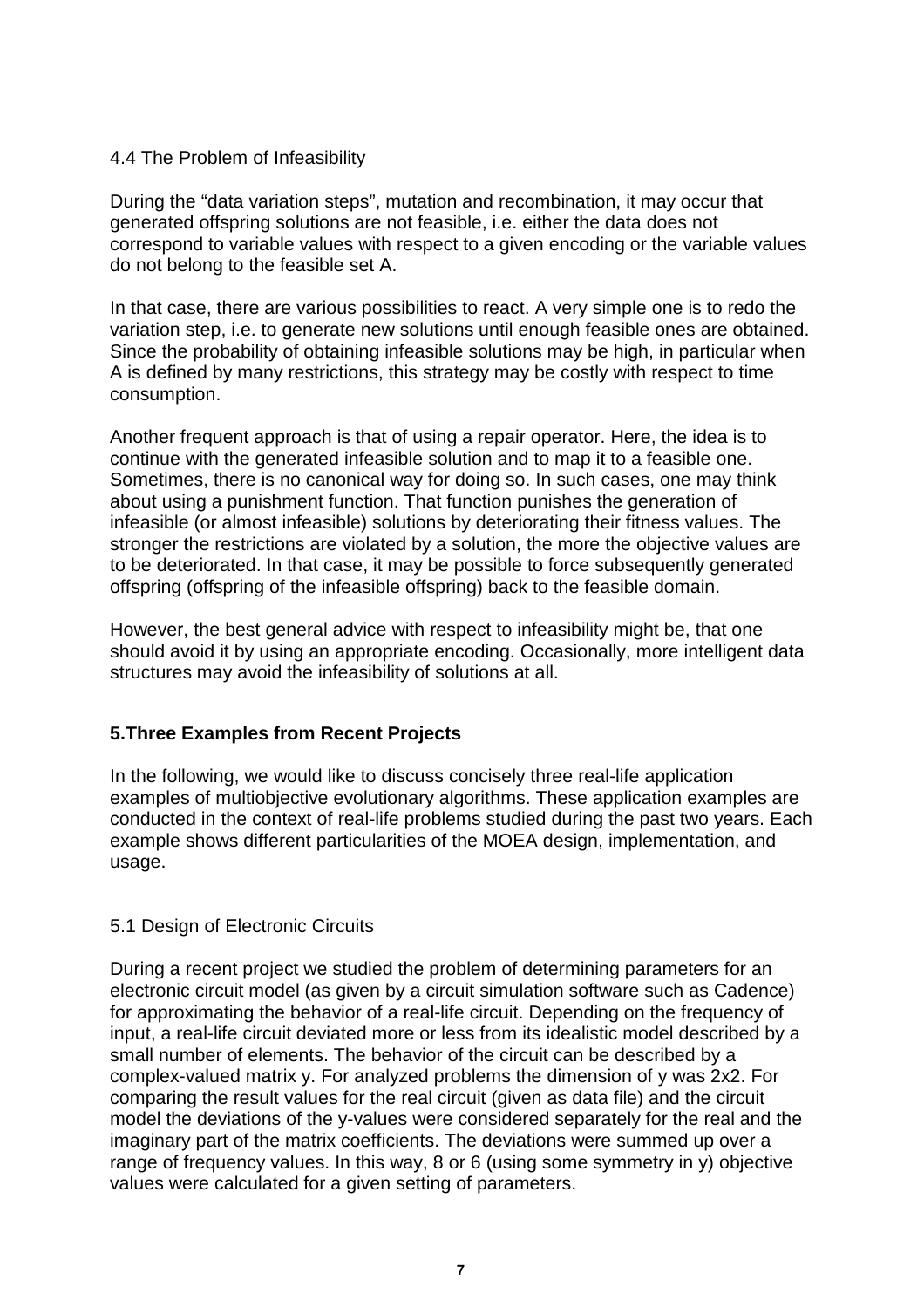For the considered problem it was assumed that there were feasible intervals for each of the parameters while no other restrictions were to be observed. This made the feasibility check for new solutions (obtained by mutations) rather simple. For each new component, a comparison with the lower and upper bounds had to be performed. In case of violation, using the bounds as truncation values repaired the values. Recombination among the offspring entities could not lead to infeasible solutions.

Another main advantage of knowing the bounds was that they could be used for scaling parameter-specific mutation rates. If not knowing such intervals it would be hard to find mutation rates, which for instance work for intervals between 10 $3$  and  $10^{-2}$  on the one hand, and  $10^{-11}$  and  $10^{-12}$  on the other hand.

Another major advantage of the bounds was that they could be used for scaling the parameter components. Random starting solutions could easily be generated by using parameter values uniformly distributed between the lower and upper bounds. The knowledge of the feasible parameter ranges could additionally be used for an enforced convergence towards the efficient frontier. For that reason, a modified 1/5 rule (see Schwefel, 1981) was implemented which adapted the mutation rates periodically during the run of the EA. Usually, these modifications led to decreases of the parameter-specific mutation rates such that a rapid convergence towards locally efficient solutions was supported.

#### 5.2. Design centering problems

Another continuous multiobjective optimization problem analyzed by evolutionary algorithms belongs to the class of design centering problems. The considered problems are special generalized semi-infinite optimization problems. In contrast to "usual" nonlinear optimization problem, there is an infinite set of restrictions, which can be described by a finite set of restrictions on the restrictions:

$$
M = \{ x \in R^n \mid g_i(x, y) \le 0 \forall y \in Y(x), i = 1, ..., q \}
$$

$$
Y(x) = \{ y \in R^m \mid v_i(x, y) \le 0, l = 1, ..., s \}
$$

In our case we considered the problem of volume maximization of a gemstone cut for a given raw stone. Alternative objective functions on M result from various measures considering other criteria than the volume (e.g. shape of the design, deviation from ideal proportions) relating to the expected price of the gemstone. The restrictions can be interpreted as follows: A body (cut gemstone) described by some interdependent restrictions Y should be embedded in another body (the raw stone) described by measurement date, e.g. in the form of an STL file.

For treating the problem by an EA we can distinguish two types of restrictions: Design restriction, which can be treated by a repair mechanism and container restrictions, which are considered by a punishment approach. Design restrictions are usually in the form of lower and upper bounds for specific proportions (e.g. the proportion between pavilion height and girdle diameter) of the cut gemstone. Mutations violating these proportions can be repaired by using the bounds as cut-off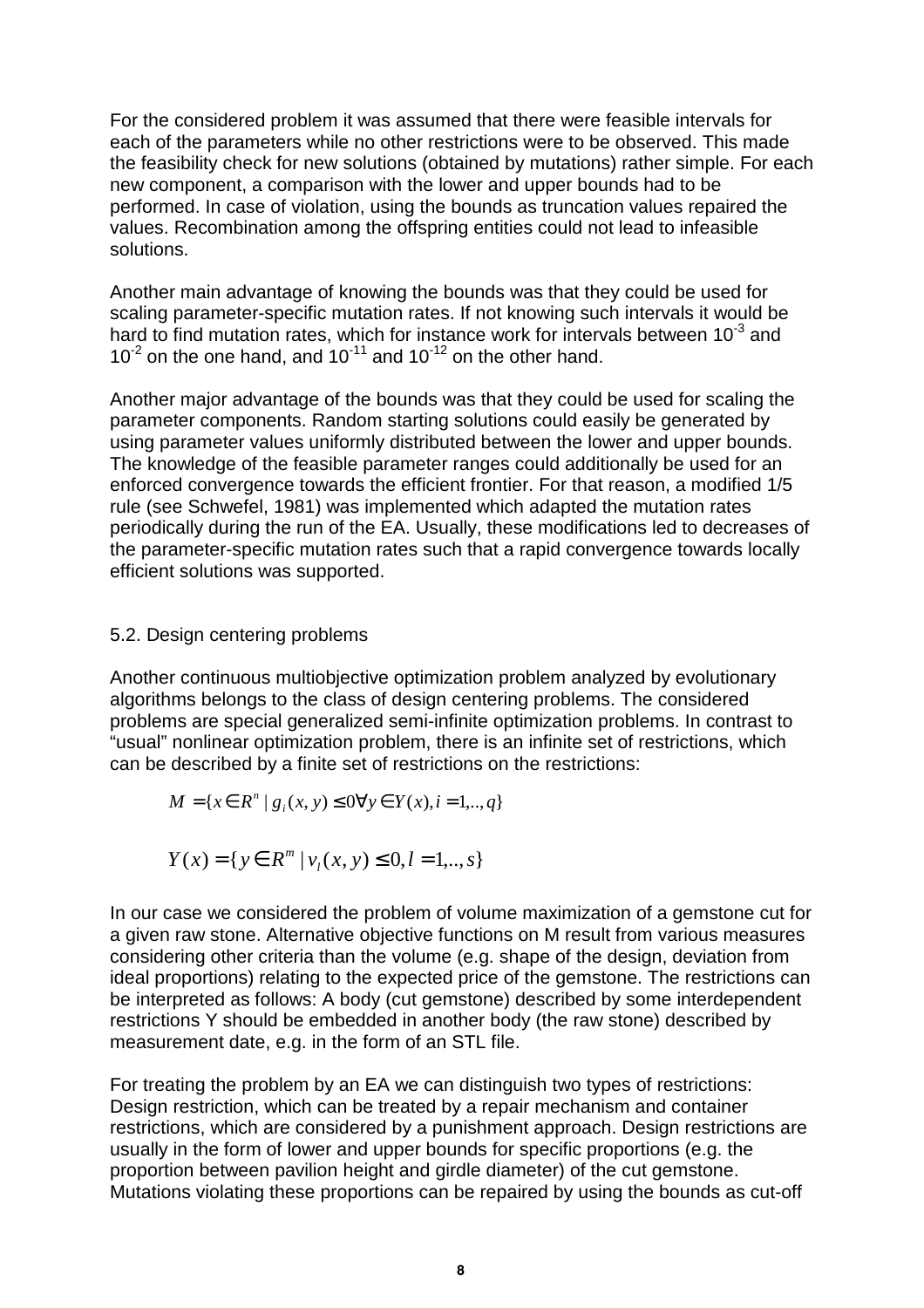values. For the container restriction there is no simple repair mechanism available. A punishment function approach showed good performance in the given problem and allowed the handling of a large number of these restrictions (depending on the resolution of measurement data, there may be some 100000 of these restrictions).



Fig. 3: Gemstone design embedded in a container.

#### 5.3. Project Scheduling

In contrast to the two application examples discussed above, scheduling problems belong to the class of combinatorial optimization problems, i.e. significant decision variables  $a \in A$  are discrete instead of continuous. Evolutionary algorithms have been originally developed according to a strict typing of the supported decision variables, for instance genetic algorithms for bit string encoding and evolution strategies for floating point numbers. Therefore, project scheduling is a good example to demonstrate that such a focus on specific data structures is inappropriate for many real-life problems.



Fig. 4: Person schedule for various interdependent activities leading to waiting times.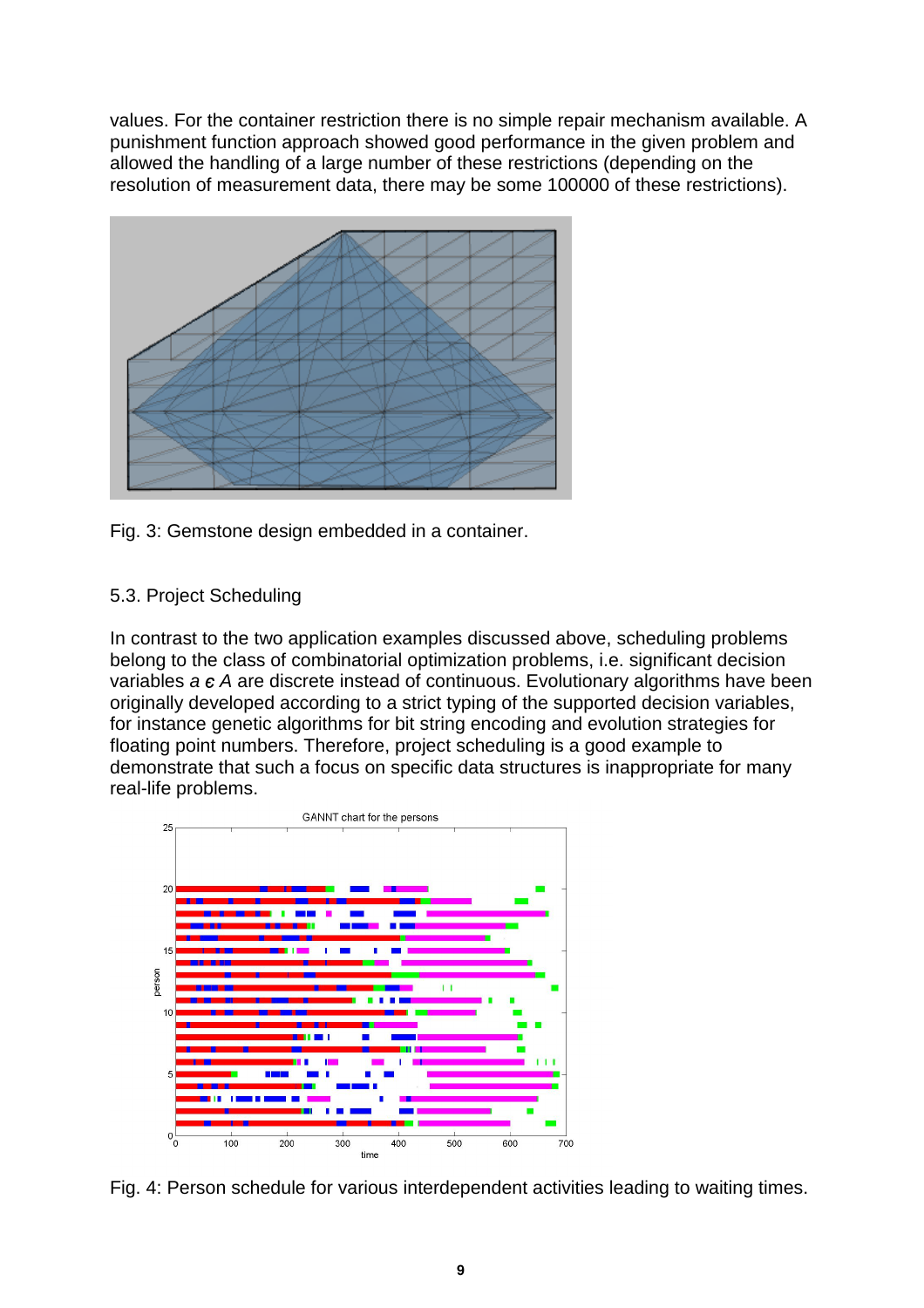Based on our experiences with the modeling and simulation of complex projects such as software development processes, data structures supporting both discrete and continuous variables have been used together with subordinate procedures for scheduling, for instance based on priorities. Some of the decision variables are continuous by nature, for instance the durations of specific activities that influence the quality of the outcome while other decision variables are "artificially" continuous. For instance, real-valued priorities are used to determine the sequence of equally possibly activities. Other decision variables of the problem (e.g. task assignments) are discrete.

A subordinate scheduling heuristics is used to evaluate the priority values and generates a concrete schedule. Some types of activities are scheduled without using any information subject to the evolutionary algorithms but applying a simple first come-first served rule. The mixture of various scheduling concepts led to a significant improvement of the speed of the MOEA and the obtained solutions. Three optimization criteria had been considered in these studies: the makespan, the costs, and the quality of project results (expected no. of defects of the software artifacts). For more details on this application see Hanne and Nickel (2004). Another application of MOEAs to the scheduling of construction projects is discussed in Hanne (2005a).

# **6. Conclusions**

In this paper, we wanted to emphasize that frequently the usage of standard multiobjective evolutionary algorithms is not possible or is insufficient for solving reallife problems. The usage of problem-specific data structures and evolutionary operators is a major issue when developing MOEAs for a specific application.

Additional methods are often required for improving the performance of MOEAs. In particular, the speed of the algorithm is often a problem in practice, especially when some on-line work with a decision support system is required. For instance, clustering methods, hybridizations with other (meta) heuristics and optimization techniques, or databases may be used in such cases.

A main question is however: What happens after having found an approximation of the Pareto set? The implementation of adequate techniques for supporting a decision maker in selecting an efficient solution is often as important as generating suitable candidate solutions (see, e.g., Trinkaus and Hanne (2005)). A novel approach for combining an evolutionary generation of the efficient set and interactive decision support is discussed in Hanne (2005b).

# **7. References**

Bäck, T., D.B. Fogel, Z. Michalewicz (Eds) (1997): Handbook of Evolutionary Computation, Oxford University Press.

Coello Coello, C.A., Van Feldhuizen, D.A., Lamont, G.B. (2002). Evolutionary Algorithms for Solving Multi-Objective Problems. Kluwer, New York.

Deb, K. (2001): Multi-Objective Optimization Using Evolutionary Algorithms.